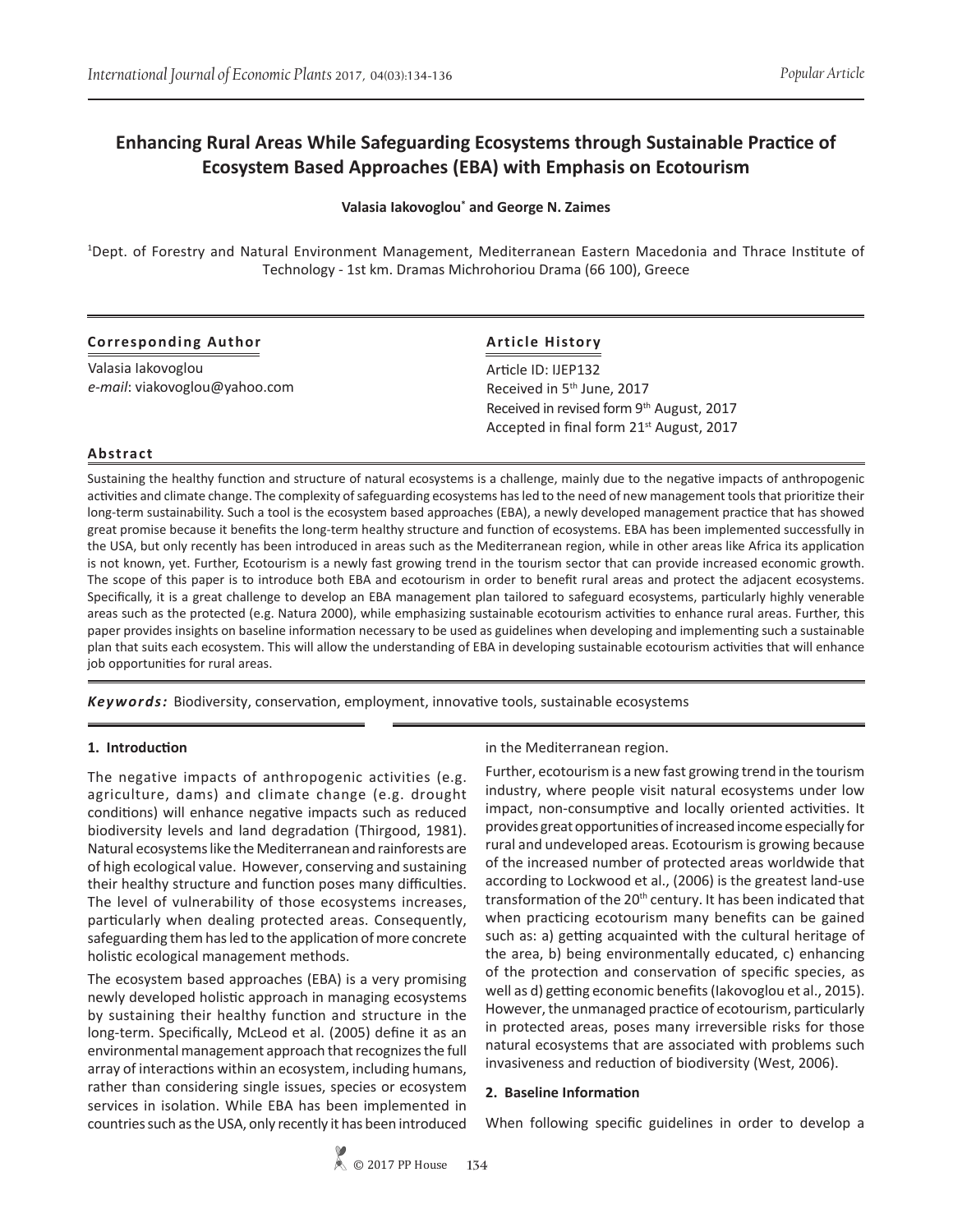holistic EBA management plan that are tailored to safeguard ecosystems, the maximum benefits could be achieved under minimum negative impacts to the ecosystems and the society through proper practice of ecotourism. Baseline information is substantial in order to create an EBA with emphasis on ecotourism. This type of information shapes the tools that will be used to sustainably manage those areas while getting the maximum positive impact through the practice of ecotourism. Following, a brief description on the type of information will be analyzed that include: a) knowledge of the area, b) knowledge of the flora and fauna of the ecosystem, c) knowledge of past activities, d) communication with locals or people that utilize the area and e) knowledge of the culture and the market of the area.

#### *2.1. Knowledge of the area*

When practicing EBA, knowledge of the current condition regarding the abiotic factors of the specific ecosystems is substantial. Information regarding the geomorphology of the area, such as geological and vegetation maps, provide important help in understanding the potential response of an ecosystem in relation to the anthropogenic interference. This information could be obtained through the corporation of public and private agencies (such as Forest District Office). Further, data related to climatic past conditions are of particular value, since temperature and precipitation (if available) help estimate extreme weather events, such as drought or flood conditions that directly affect the existence of specific animal and plant species. Consequently, this type of information is necessary when managing those areas in order to sustain and conserve the biodiversity levels of the ecosystem. For example, in Mediterranean ecosystems intense drought events substantially affect the existence of plant species. A characteristic example is the southern distribution range of *Pinus sylvestris* where the increased temperatures and drought events induced growth and regeneration problems (Martinez-Vilalta et al., 2008); a phenomenon that needs to be considered when managing those areas through EBA while enhancing ecotourism.

## *2.2. Knowledge of the flora and fauna*

Experts should also know the species that are present in the area, as well the species that face or might face extinction problems. Specifically, professionals should become acquainted with the composition, structure and function of the flora and fauna of the area as well as their distribution ranges. In terms of composition, experts should know what species are present at the area, what their distribution range is and how that is affected by variables, such as the geomorphology and management practices of the area. In terms of structure, it is important to know information, such as the type of vegetative layers that provides information and guidance on potential future practices, such as timing of understory cleaning that reduces the fire risk or enhance the level of regeneration success.

#### *2.3. Knowledge of past activities of the area*

Knowing past activities of an area is substantial information that helps address the ability of an ecosystem to sustain its structure based on past events such as disturbances and management practices. Those management practices might involve logging activities, grazing, farming as well as actions that usually take place prior (such as cleaning the understory vegetative debris) or after (such as regenerating a site) disturbance events. Fires are one of the main types of disturbances that occur naturally in the Mediterranean ecosystems and are consider a cause of biodiversity loses. However, particularly at high visitation ecosystems, many fires are human-induced either by accident or on purpose. This type of information should never be neglected when managing through EBA with emphasis on Ecotourism since this is one of the driving forces that affect the sustainability of those ecosystems.

Information related to past activities at a specific ecosystem can be obtained through the help of public and private local agencies that have been managing (e.g. Forest service) or utilizing the area (e.g. hunting associations). This information will help address the impact of past management practices on the current status of the study area. For example, by knowing when and in what extent logging activities have been taken place in an ecosystem in relation to the ability of an ecosystem to naturally regenerate enables to arrange future actions such as transplanting activities to help the succession of a species. Consequently, when practicing EBA, managers should get informed on past actions or practices of the area as well as other human activities, such as grazing since those activities affect directly or indirectly affect the efforts in maintaining a sustainable healthy ecosystem.

#### *2.4. Communication with locals or people that utilize the area*

Communicating or questioning people that leave or utilize the nearby communities might provide substantial information regarding past activities as well as the history of the area. Specifically, those people can be hunters, fishermen, farmers, shepherds, loggers, even seasonal visitors, know very well the area. For example, hunters in order to increase their prey know and observe animal movements and behavior that change depending on the animal species (Lehikoinen et al., 2004). Problems related to pests or other outbreaks that might have occurred in the past in relation to the extent and spread of the problem are also important information.

#### *2.5. Knowledge of the culture and the market of the area*

Knowing the amenities that the area provides such as hotels, restaurants and camping areas, in relation to the market of the local products, such agricultural products and accessories, help enhance the income of the area. In addition, finding ways to advertise and promote those products in relation to the ecosystem services could further increase the income of those rural areas. All those activities also help get acquainted